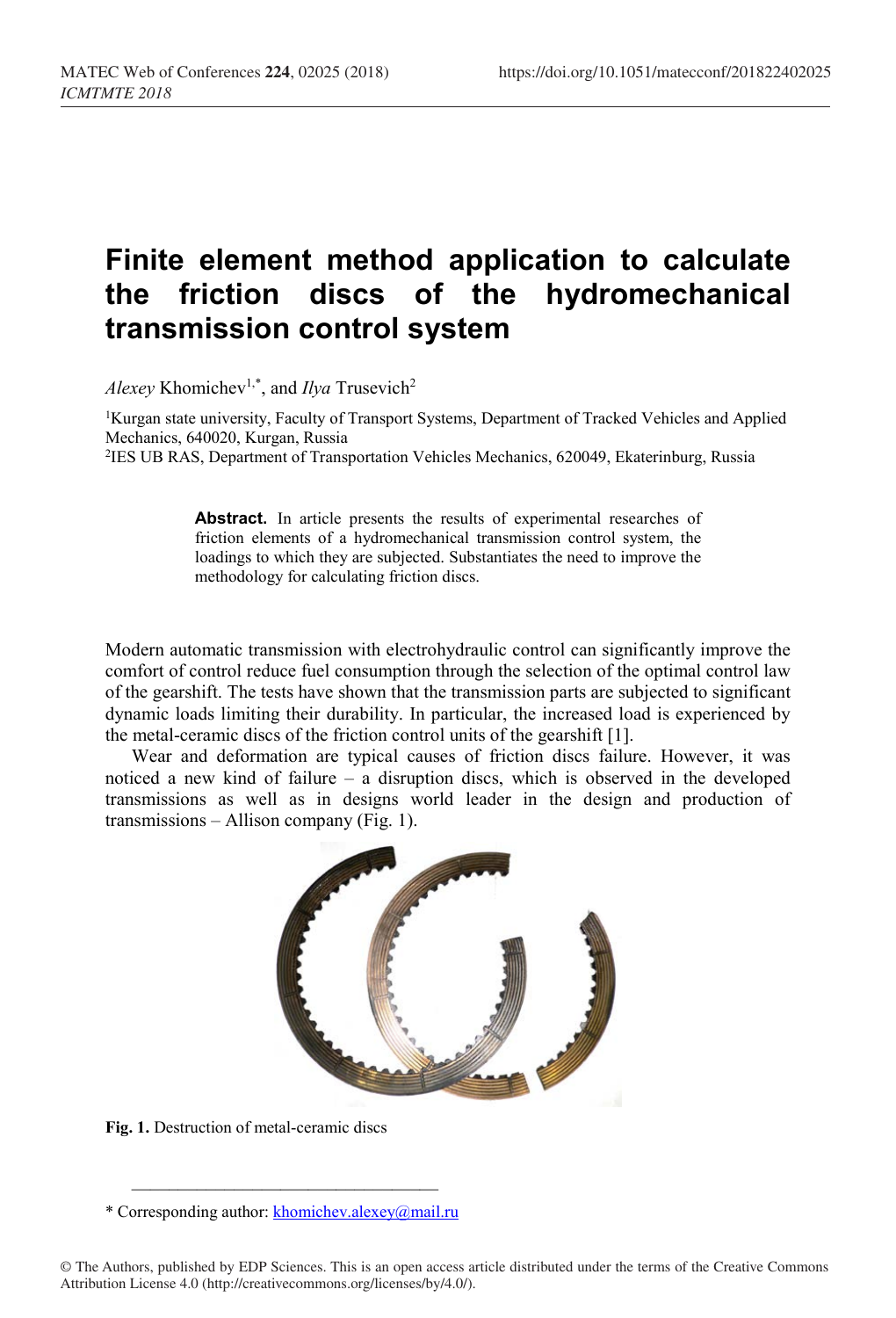This phenomenon occurs when the torque converter operates in the mode of hydraulic coupling with a slight slip of the turbine wheel relative to the pump wheel. Engine and gears cannot create harmonics of such a high order. Therefore, the hypothesis of new dynamic phenomenon – excitation of resonant oscillations by a torque converter – was put forward.

The hypothesis about the failure of metal-ceramic discs due to the coincidence of their natural frequency with the frequency generated by the torque converter is based on the nature of the spectral density. In the pre-locking mode of the torque converter the spectral density graph has a pronounced amplitude surge. After locking of the torque converter bursts of amplitude are absent that is resonant modes are impossible (Fig. 2).



**Fig. 2.** Spectral density.

Current calculation methods of the friction control units allow to determine the heat release rate of metal-ceramic discs in the process of slipping, the maximum speed of their rotation on the condition of strength and durability. However, the actual operating modes differ significantly from the calculated ones.

To solve the problem of prediction of vibration loading of the metal-ceramic discs it is possible to use the approximate analytical dependence. The disc consists of a steel ring of rectangular cross section with the ring gear and a metal-ceramic friction linings which are welded to the steel ring through the adhesive layer. Analytically determine the natural frequency of the disc is quite difficult due to differences in physical and mechanical properties of materials. Therefore, we define the natural frequency of the steel ring with known geometric parameters.

The natural frequency of the ring is determined according to the wave theory [2]. Design of steel ring conforms to the main assumptions taken in studies of the circular rings. In this case, it is considered as a circular bar of bounded curvature with a constant crosssection (Fig. 3).

There are two cases for bending vibrations of a circular ring: bending vibrations in the plane of the ring and bending vibrations, including both moving perpendicular to the plane of the ring and torsion. The process of oscillation of the ring can be described by a system of hyperbolic partial differential equations, which, when considering the oscillations of bending in the plane of the ring, with the exception of the coordinates, is reduced to a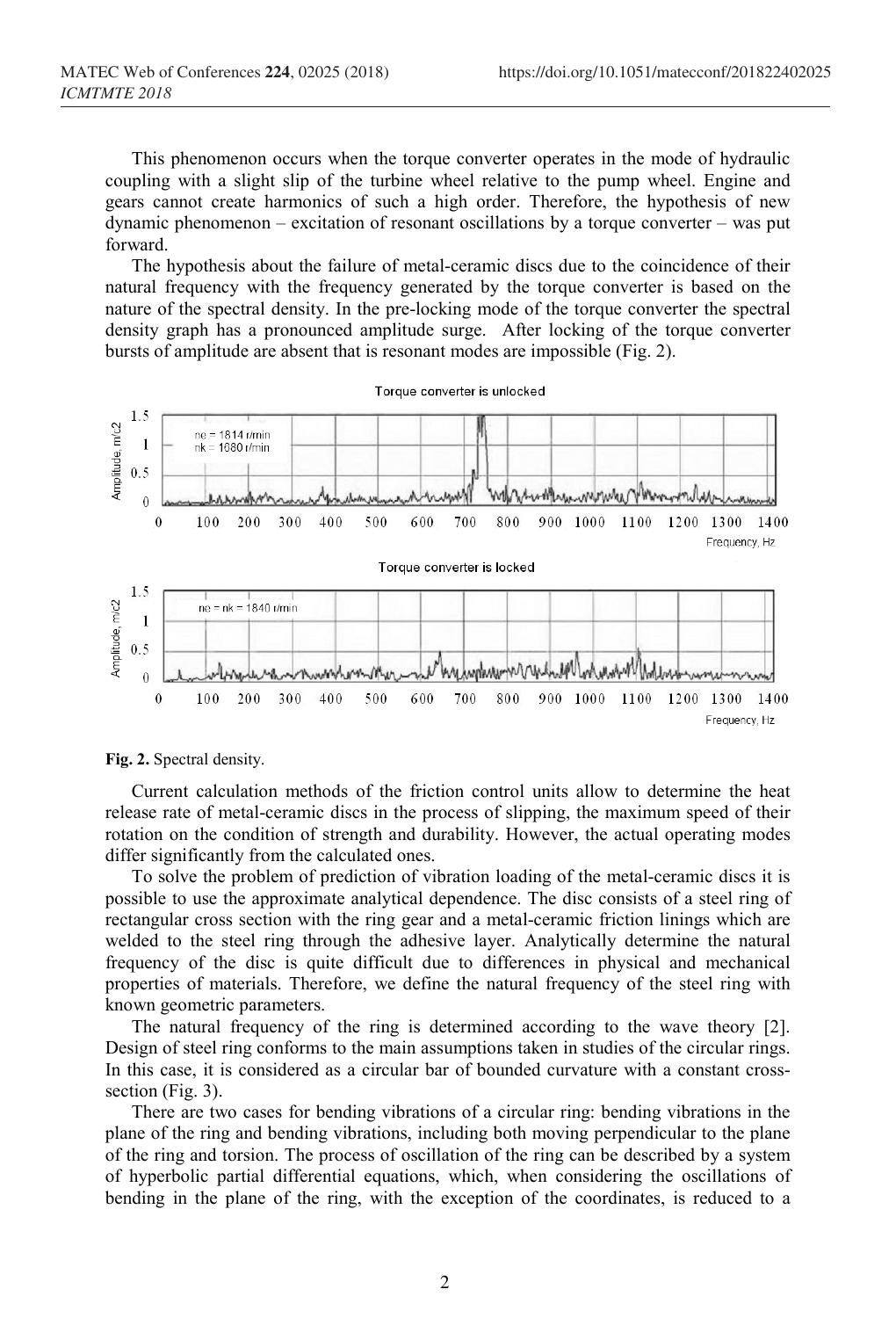differential equation of sixth order. The equation describes the tangential displacement  $x_2$ of the cross section of the ring defined by the corner coordinates *φ*:

$$
\frac{\partial^6 x_2}{\partial \varphi^6} + 2 \frac{\partial^4 x_2}{\partial \varphi^4} + \frac{\partial^2 x_2}{\partial \varphi^2} + \frac{m_0 R^4}{EI} \cdot \frac{\partial^2}{\partial t^2} \left( \frac{\partial^2 x_2}{\partial \varphi^2} - x_2 \right) = 0
$$
 (1)

## **Fig. 3.** Calculation scheme for determining the natural frequency of the ring

The solution of the equation is sought in the form of radial  $x_1$  and tangential  $x_2$ displacements

$$
x_1 = U_1(\varphi) \cdot cos(\omega \cdot t) \tag{2}
$$

$$
x_2 = U_2 \left( \varphi \right) \sin(\omega \cdot t) \tag{3}
$$

At the same time, an ordinary differential equation is obtained for the *U2*:

$$
\begin{cases}\n\frac{d^6 U_2}{d\varphi^6} + 2\frac{d^4 U_2}{d\varphi^4} + \frac{d^2 U_2}{d\varphi^2} - \frac{m_0 R^4 \omega^2}{EI} \left(\frac{d^2 U_2}{d\varphi^2} - U_2\right) = 0 \\
U_1 = -\frac{dU_2}{d\varphi}\n\end{cases} \tag{4}
$$

According to the general rules for solving differential equations, it is necessary to find a general solution of the equation, including six constants, and subordinate it to the boundary conditions. The zero equality of the determinant of the system expressing the boundary conditions leads to the frequency equation.

For a ring, the boundary conditions are replaced by periodicity conditions that are satisfied if

$$
U_I = K \cdot \sin(K \cdot \varphi) \tag{5}
$$

$$
U_2 = \cos(K \cdot \varphi) \tag{6}
$$

Substituting (5), (6) in (4), we establish that the latter is satisfied with the same, if the frequency is

$$
\omega = \omega_k = \frac{K\left(k^2 - 1\right)}{\sqrt{k^2 + 1}} \sqrt{\frac{EI}{m_0 R^4}}
$$
\n(7)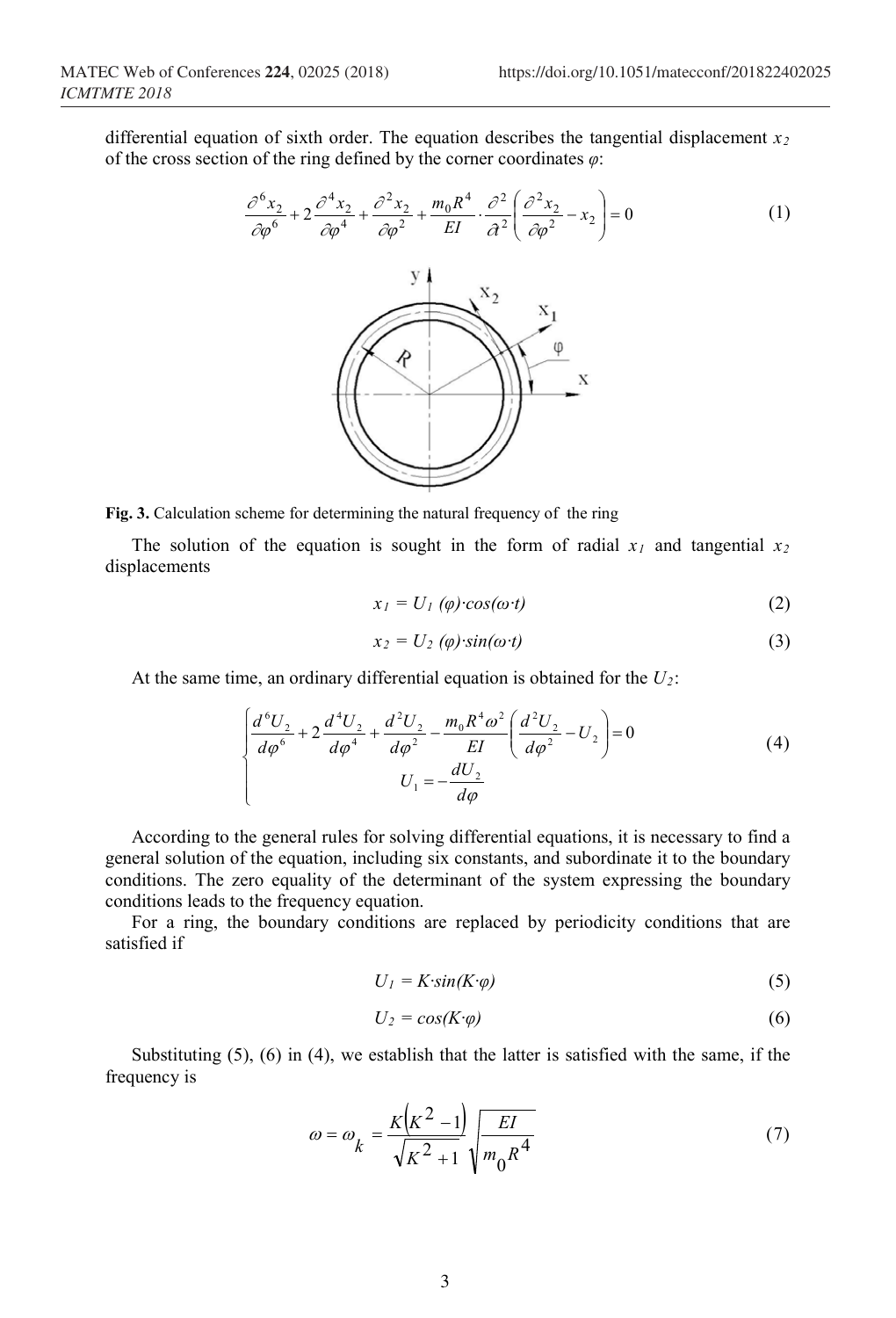where  $K$  an integer that determines the number of waves that fit the length of the ring,  $E$  is Young modulus, *I* is the moment of inertia of the ring about the axis *x*, *b* is the width of the cross section of the disc, *h* is the thickness of the disc,  $m<sub>0</sub>$  is the weight of the ring, *R* is average radius of the ring.

In order to solve the problem of prediction of vibration loading of metal-ceramic discs with a high degree of accuracy and to obtain more reliable results it is advisable to use the finite element method [3]. This method is a numerical method for solving differential equations in physics and engineering problems [4-7].

The peculiarity of the method is that it requires cumbersome calculations even when solving very simple problems. However, due to the use of high-speed computers and modern software, calculations do not take much time and the results are quite accurate. One of these software is COSMOSWorks [8].

In solving the problems of determining the natural frequencies and waveforms, there are limitations: damping, assembly kinematics and friction are ignored. As a result, it is impossible to obtain information about the state of the structure at the time of resonance. Displacements, deformations, stresses are not calculated. The reason is that all of these parameters theoretically have an infinite value. It is also necessary to carefully analyze problems with movable assemblies. They should be considered in two aspects: resonance of parts as isolated objects under idealized boundary conditions; resonance assembly and its functioning in this state. The frequencies of real mechanical systems are practically independent from the natural frequencies of parts in their calculation in the mode of dynamics.

However, even taking into account these limitations, the program allows you to solve the most urgent problem-to perform analysis of products and modify them to exclude from the range of unwanted natural frequencies and resonance.

The values of natural frequencies obtained in the calculation of a circular ring made of steel ( $E = 2.1 \cdot 10^{11}$  Pa,  $R = 0.146$  m,  $b = 0.028$  m,  $h = 0.001$  m) are shown in Table 1. Some form diagrams of natural oscillations are shown in Fig. 4.

| <b>Oscillation</b> | Frequency, Hz                |                                |          |
|--------------------|------------------------------|--------------------------------|----------|
| form<br>number     | <b>Analytical dependence</b> | <b>Finite element analysis</b> | Error, % |
|                    | $\theta$                     | $\theta$                       | $\theta$ |
| $\overline{2}$     | $\theta$                     | $\theta$                       | $\theta$ |
| 3                  | 29.286                       | 31.072                         | 5.748    |
| 4                  | 82.833                       | 86.162                         | 3.684    |
| 5                  | 158.825                      | 163.98                         | 3.144    |
| 6                  | 256.854                      | 264.33                         | 2.828    |
| 7                  | 376.799                      | 387.22                         | 2.691    |
| 8                  | 517.067                      | 532.64                         | 2.633    |
| 9                  | 680.715                      | 700.62                         | 2.617    |
| 10                 | 866.212                      | 891.12                         | 2.618    |
| 11                 | 1073.549                     | 1071.9                         | 0.302    |
| 12                 | 1302.723                     | 1339.4                         | 2.619    |
| 13                 | 1553.731                     | 1597.2                         | 2.621    |
| 14                 | 1826.572                     | 1877.1                         | 2.606    |
| 15                 | 2121.244                     | 2179.1                         | 2.581    |
| 16                 | 2437.746                     | 2502.9                         | 2.539    |
| 17                 | 2776.079                     | 2848.8                         | 2.496    |

**Table 1.** Result of calculation the natural frequency of the ring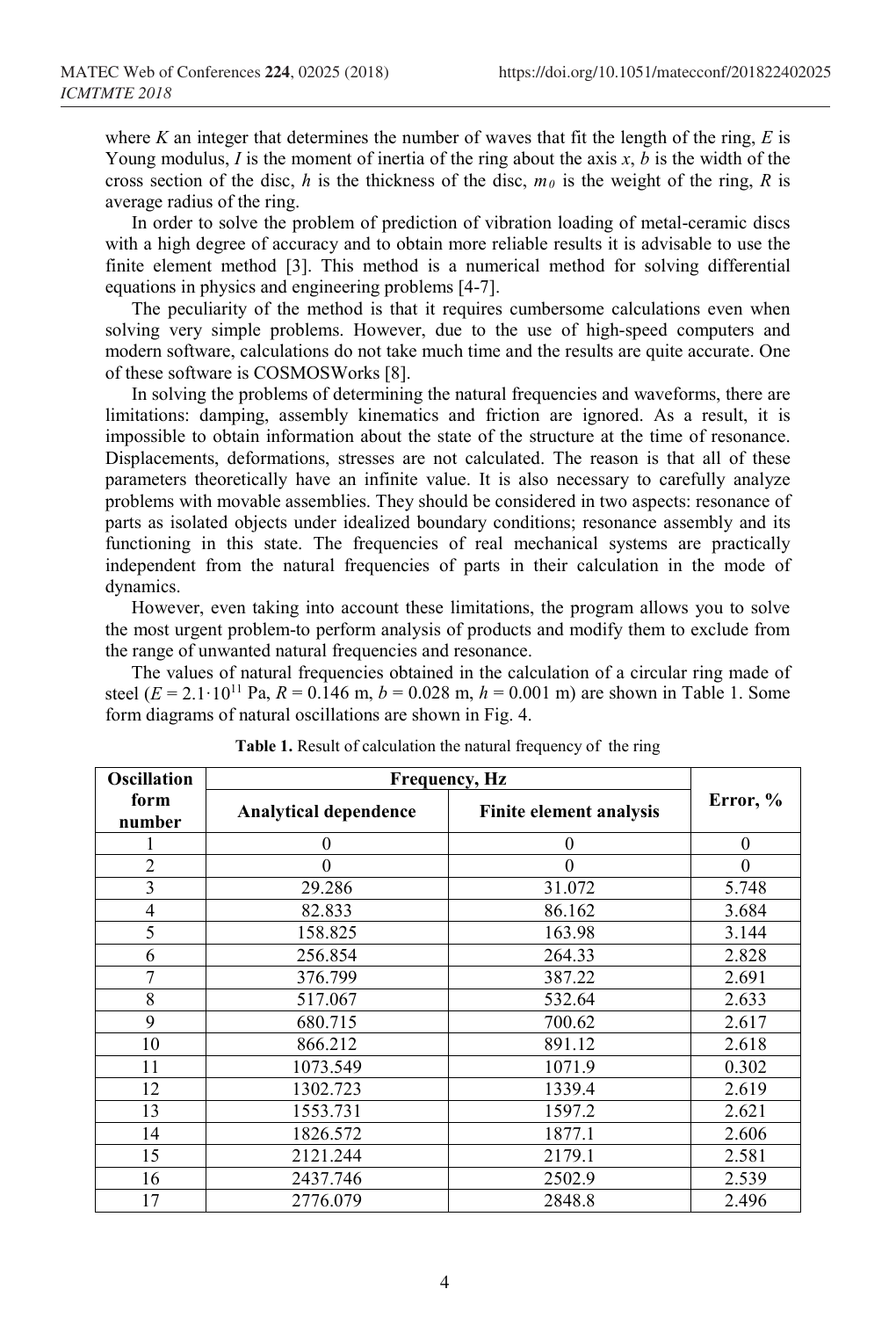

**Fig. 4.** Diagrams of natural oscillations of the ring

The obtained results allow to conclude that the proposed method of calculation is reliable and can be used to determine the natural frequencies and oscillation forms of metalceramic disks. This makes it possible already at the design stage to select the optimal design of disks and to exclude from the spectrum of the oscillations the undesirable values of natural frequencies. Thus, it is possible to avoid the negative effect of the resonant modes on the durability of the elements of the transmission control system.

This study was carried out with partial support under the state task IES UB RAS No. 0391-2014-007.

## **References**

- 1. V.B. Derzhansky, I.A. Taratorkin, *Dynamic load prediction for transport vehicles transmission.* (Kurgan state university publishing, Kurgan, 2008)
- 2. S.P. Timoshenko, D.H. Young, W. Weaver, *Vibrations in engineering.* (Mashinostroenie, Moscow, 1985)
- 3. O.C. Zienkiewicz, R.L. Taylor, *The finite element method: solid mechanics. Vol. 2* (Butterworth-heinemann, 2014)
- 4. M. Sága, R. Bendár, M. Vaško, *Contribution to modal and spectral interval finite element analysis.* Vibration Problems ICOVP 2011, Springer Processing in Physics **139**, 269-274 (2011)